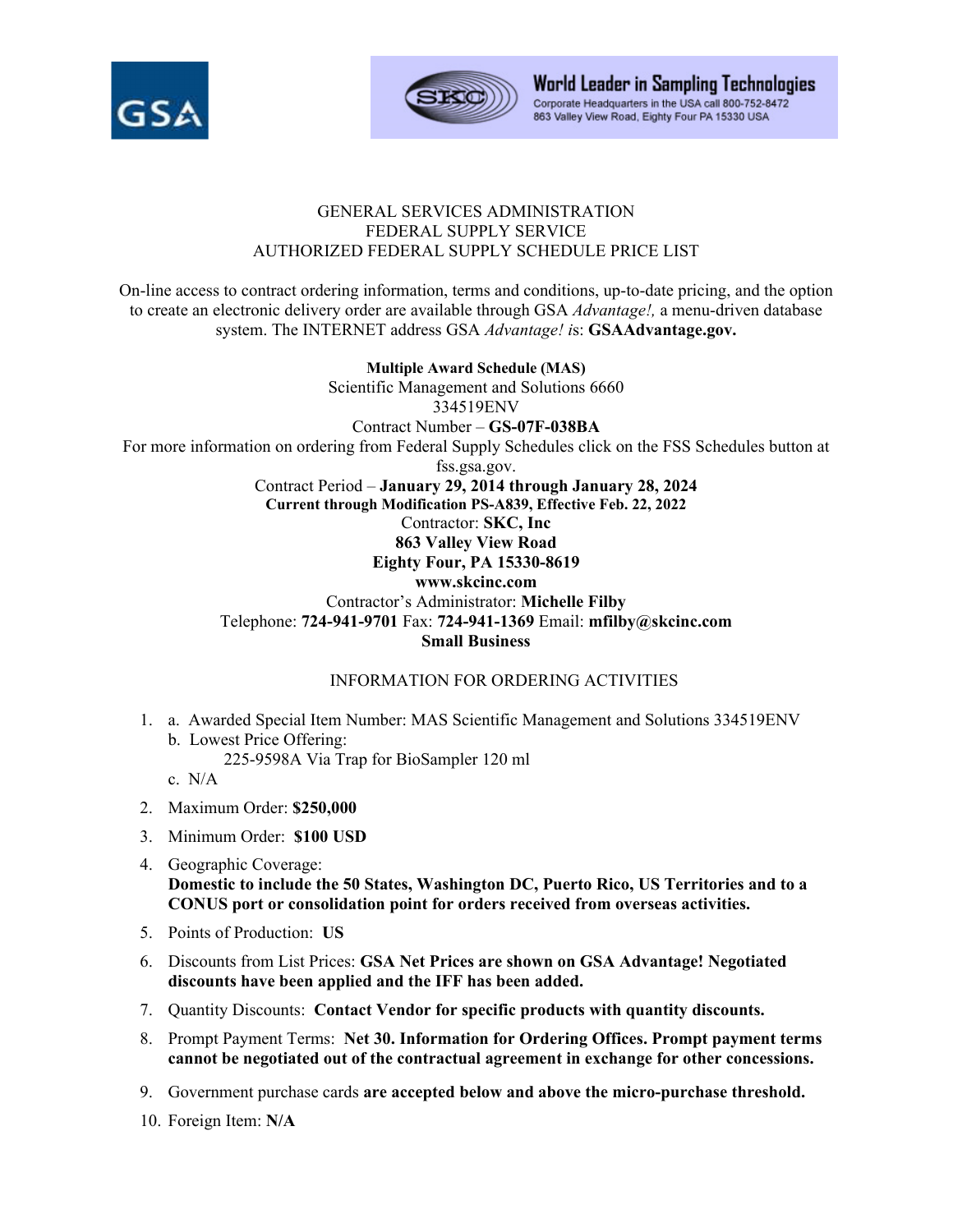



11. a. Delivery Time: **Shipped 20 days ARO to 48 Contiguous States & Washington DC.**  b. Expedited Delivery: **10 days ARO to 48 Contiguous States & Washington DC.** 

c. Overnight and 2 Day Delivery: **Customers are encouraged to contact the contractor for rates.** 

d. Urgent Requirements: **Customers are encouraged to contact the contractor for the purpose of requesting accelerated delivery.**

- 12. FOB Points: **Destination to the 48 Contiguous States & Washington DC; Origin to Alaska, Hawaii, & Puerto Rico.**
- 13. Ordering Addresses: **SKC, Inc 863 Valley View Road Eighty Four, PA 15330 PHONE: 724-941-9701 FAX: 724-941-1369 TAX ID # 25-11003687**

**SKC-West P.O. Box 4133 Fullerton, CA 92634 PHONE: 714-992-2780 FAX: 714-870-9634 TAX ID # 95-3299430** 

14. Payment Addresses: **SKC , Inc P.O. Box 74833 Cleveland, OH 44194-4833** 

> **SKC-West P.O. Box 4133 Fullerton, CA 92834-4133**

- 15. Warranty Provisions: **1 year commercial warranty on all instruments.**
- 16. Export Packaging: **N/A**
- 17. Terms and conditions of Government Credit Cards: **Accepted below and above micropurchase threshold.**
- 18. Terms and conditions of Rental, Maintenance, and Repair: **N/A**

19. Terms and conditions of installation: **N/A**